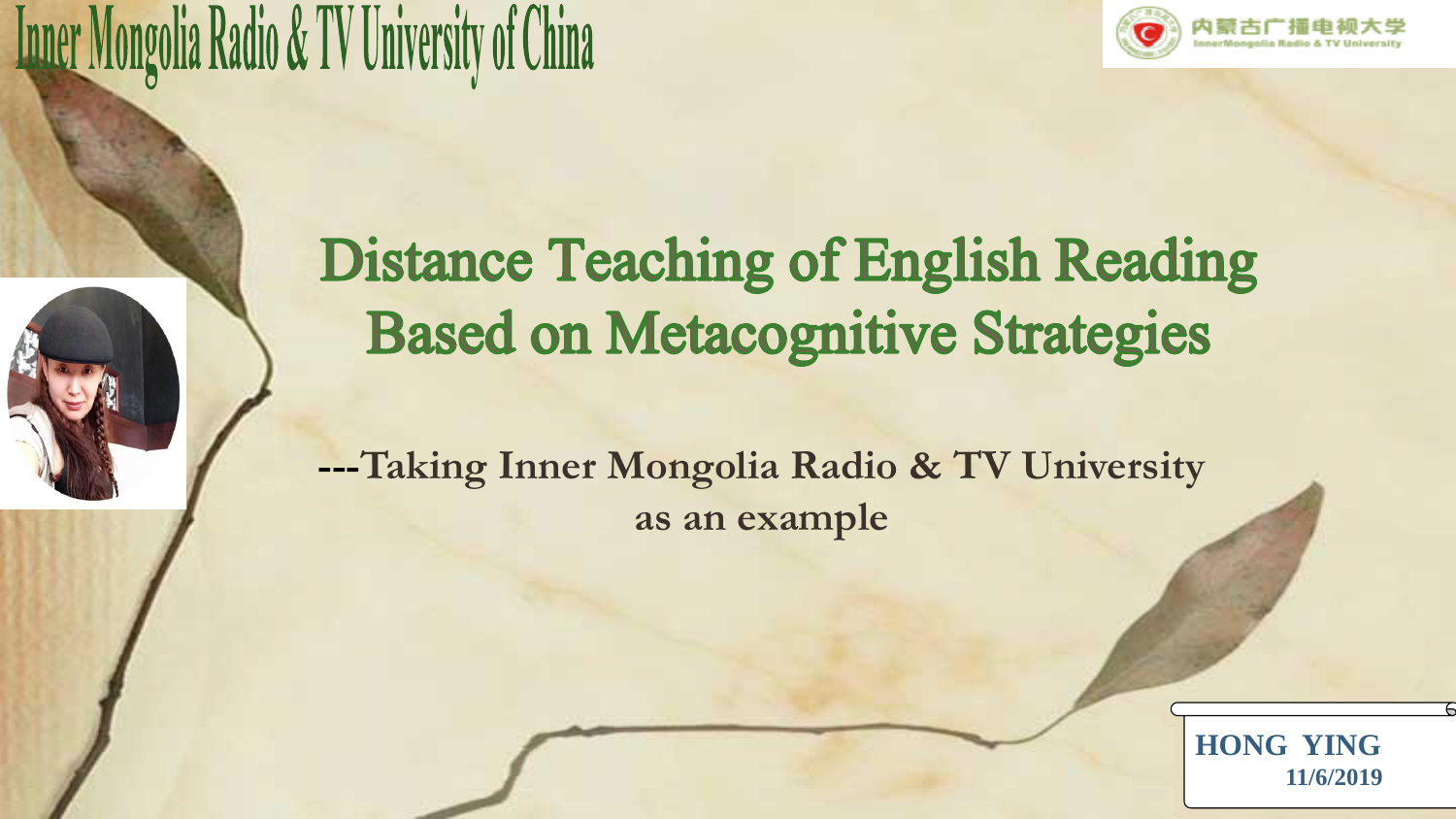

## **The main parts of the paper**

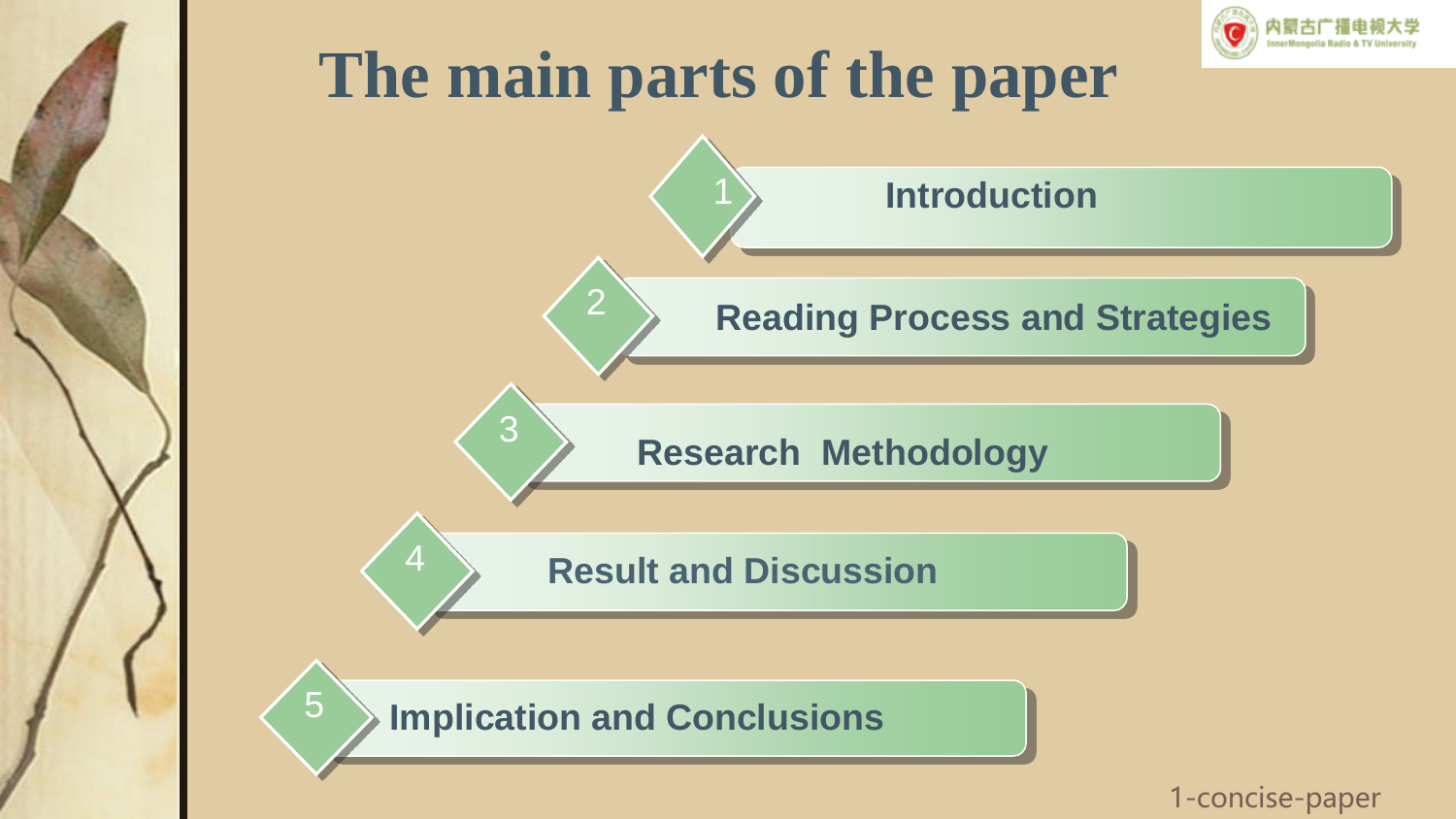

## **Introduction**

- **Research Background**
- **Purpose of the Research** 
	- 1.To find how frequently the first- year non-English majors use metacognitive strategies in their reading.
	- 2.To find if there is any significant difference in metacognitive strategies use between male and female students .

3. To explore if there is any correlation between their use of metacognitive strategy and test performance , especially in reading section.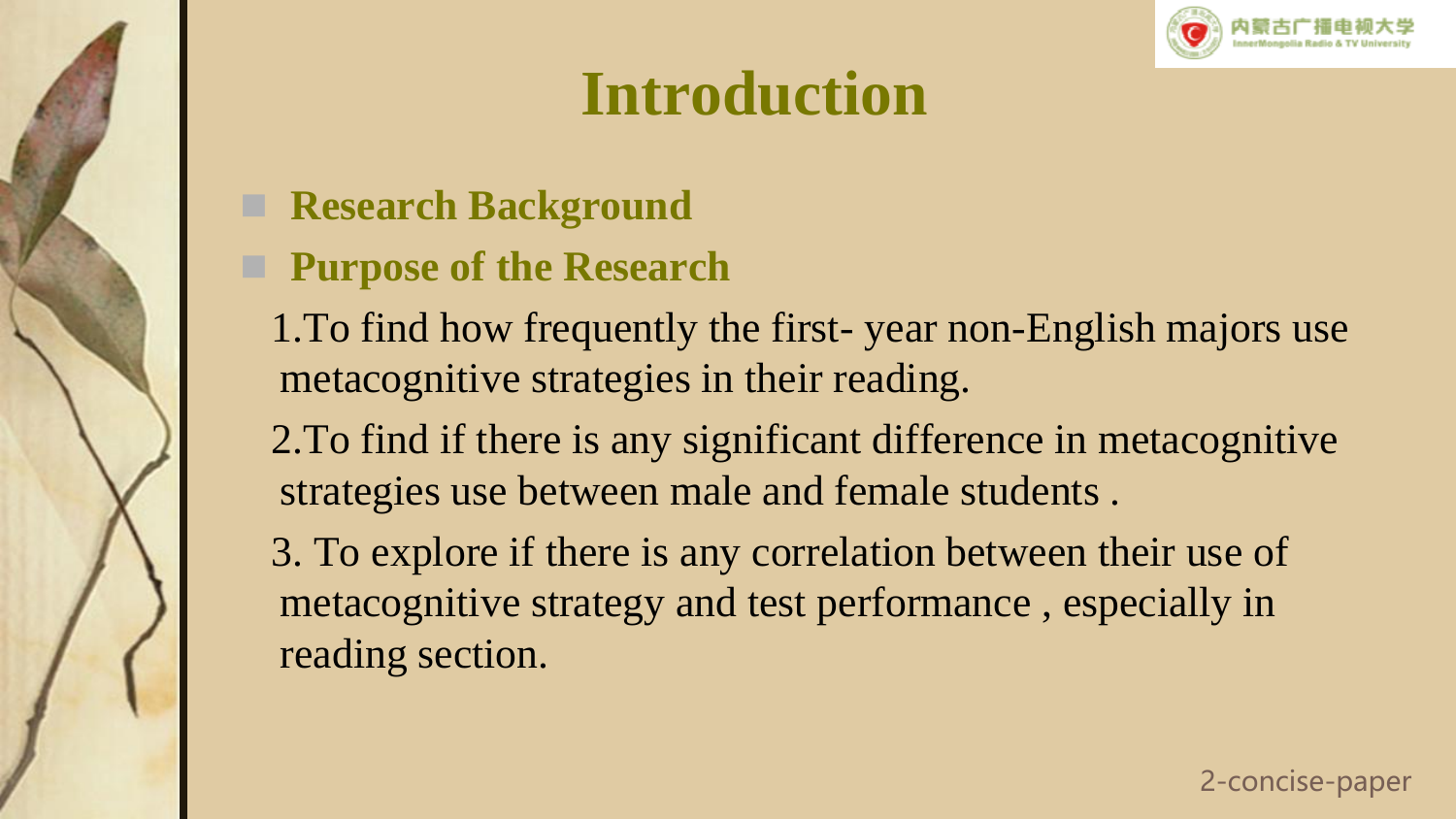



■ **Models of Reading Process** 

- ---Bottom up model
- ---Top down model
- ---Interactive model
- **Reading Strategies** 
	- ---Definition and Classification of Reading Strategies
- **Metacognition and Metacognitive strategy** 
	- ---Definition
	- ---Definition and Classification of Metacognitive strategy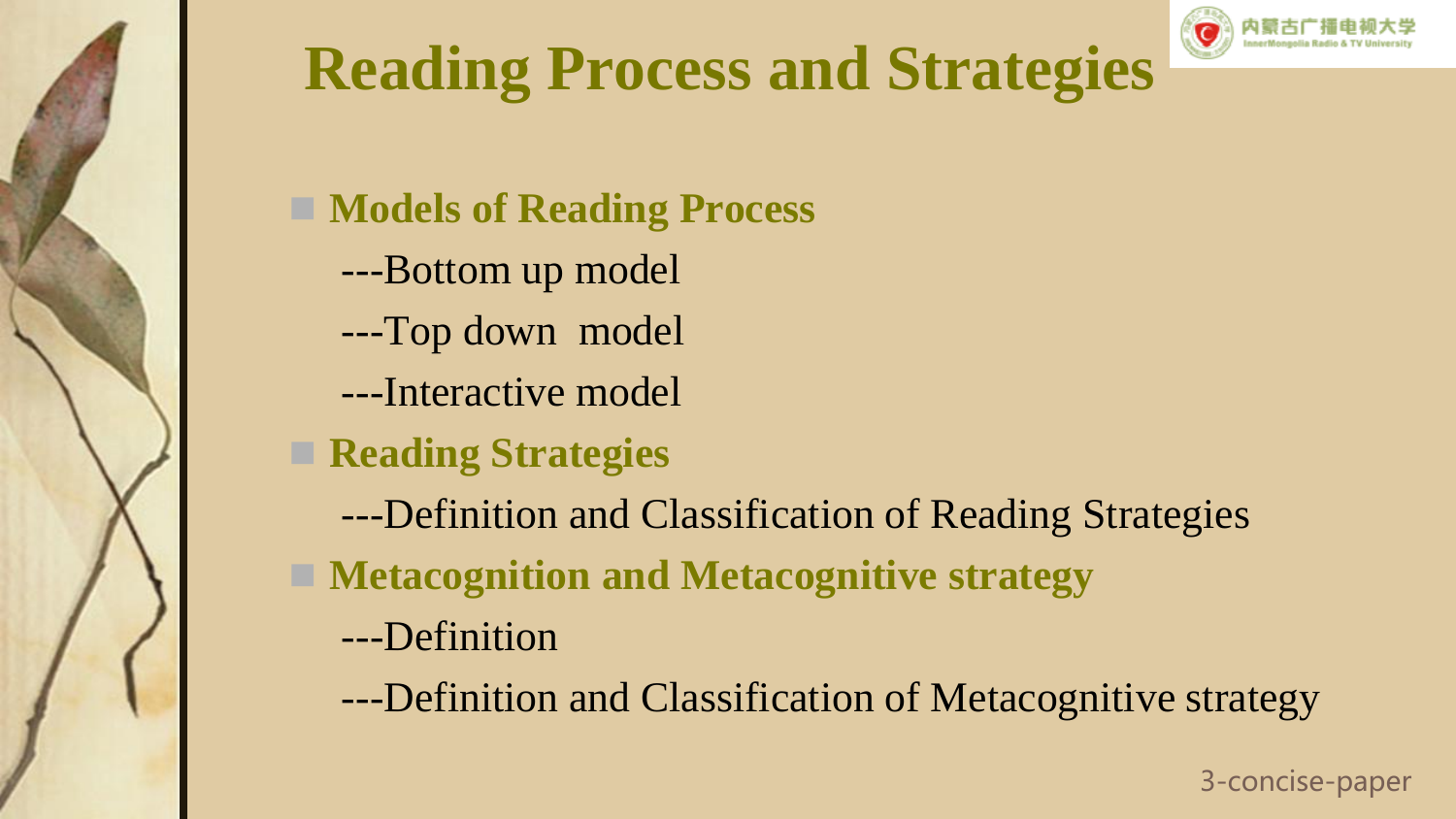

## **Reseach Methodology**

### **■ Research Questions**

---Question 1: How often do the TVU non-English major students use metacognitive strategies in their reading? Which metacognitive strategies are used more frequently? Which ones are used less often?

---Question 2: Is there any difference between male and female students in their use of metacognitive strategies in reading?

---Question 3: Is there any important correlation between students' reported metacognitive strategy use and their test performance on reading?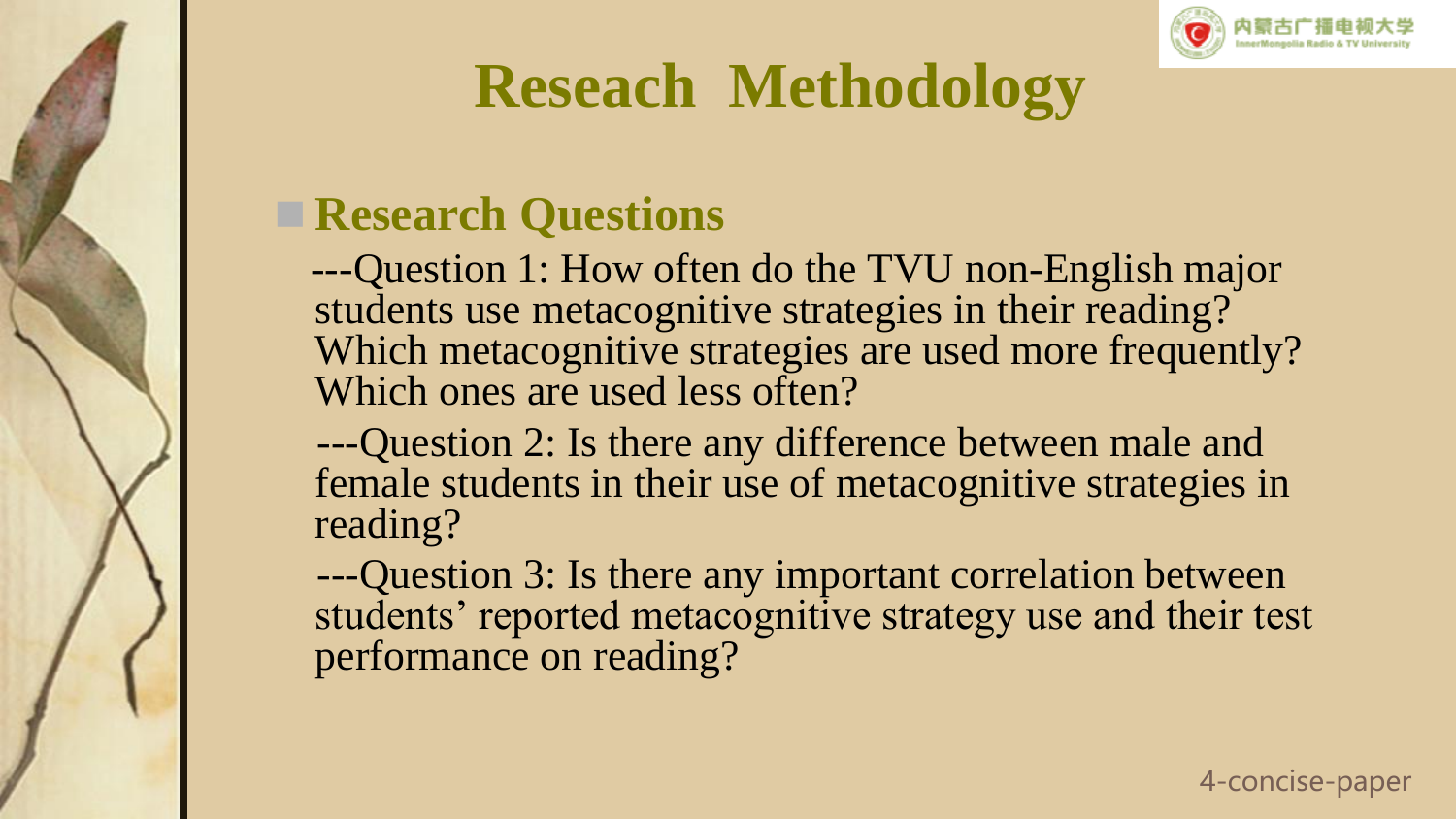

## ◼ **Subjects**

---100 first-year TVU non-English majors (48 male students and 52 female students) in two natural classes

### ■ **Instruments**

---a questionnaire and an English final test paper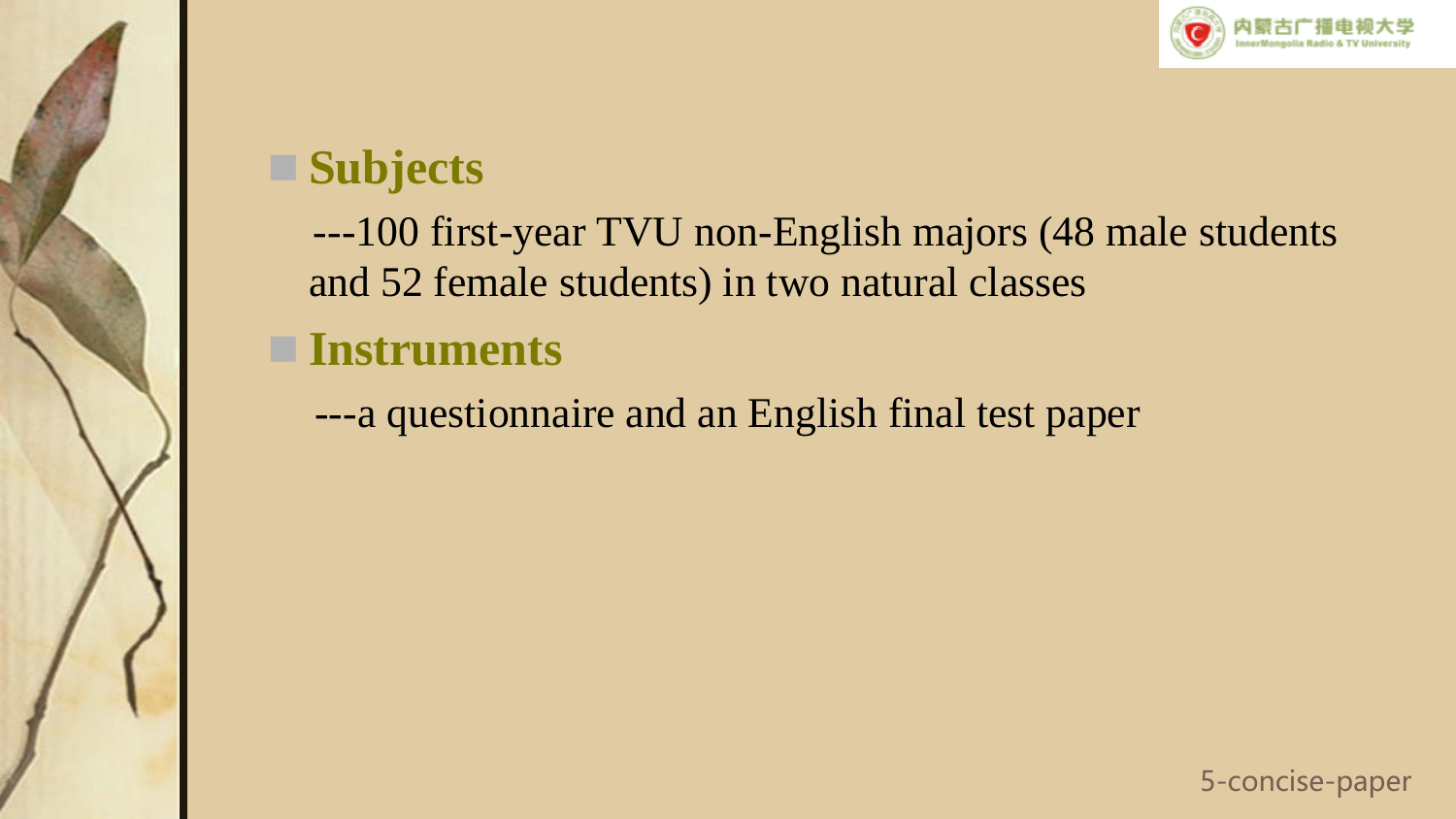





### ■ **Frequency of Student's Metacognitive Strategy Use**

| strategies                    | <b>Item No</b>          | <b>Item Description</b>                                       | <b>Mean</b> |
|-------------------------------|-------------------------|---------------------------------------------------------------|-------------|
| planning                      |                         | I always make clear plans before reading                      | 4.81        |
|                               | $\overline{2}$          | I use my background knowledge to help my reading              | 3.26        |
|                               | 3                       | I clearly identify the purpose of the reading                 | 43.2        |
|                               | $\overline{\mathbf{4}}$ | I choose different methods on reading according to the text   | 4.22        |
|                               | 5                       | I always preview the text before reading                      | 4.72        |
| <b>Selective</b><br>attention | 6                       | I pay attention to important signal words to help my reading  | 2.67        |
|                               | 7                       | I always mark the important information in the reading        | 2.36        |
|                               | 8                       | I pay attention to important printing features in reading     | 3.27        |
|                               | 9                       | I pay attention to the topic sentences in the text in reading | 3.33        |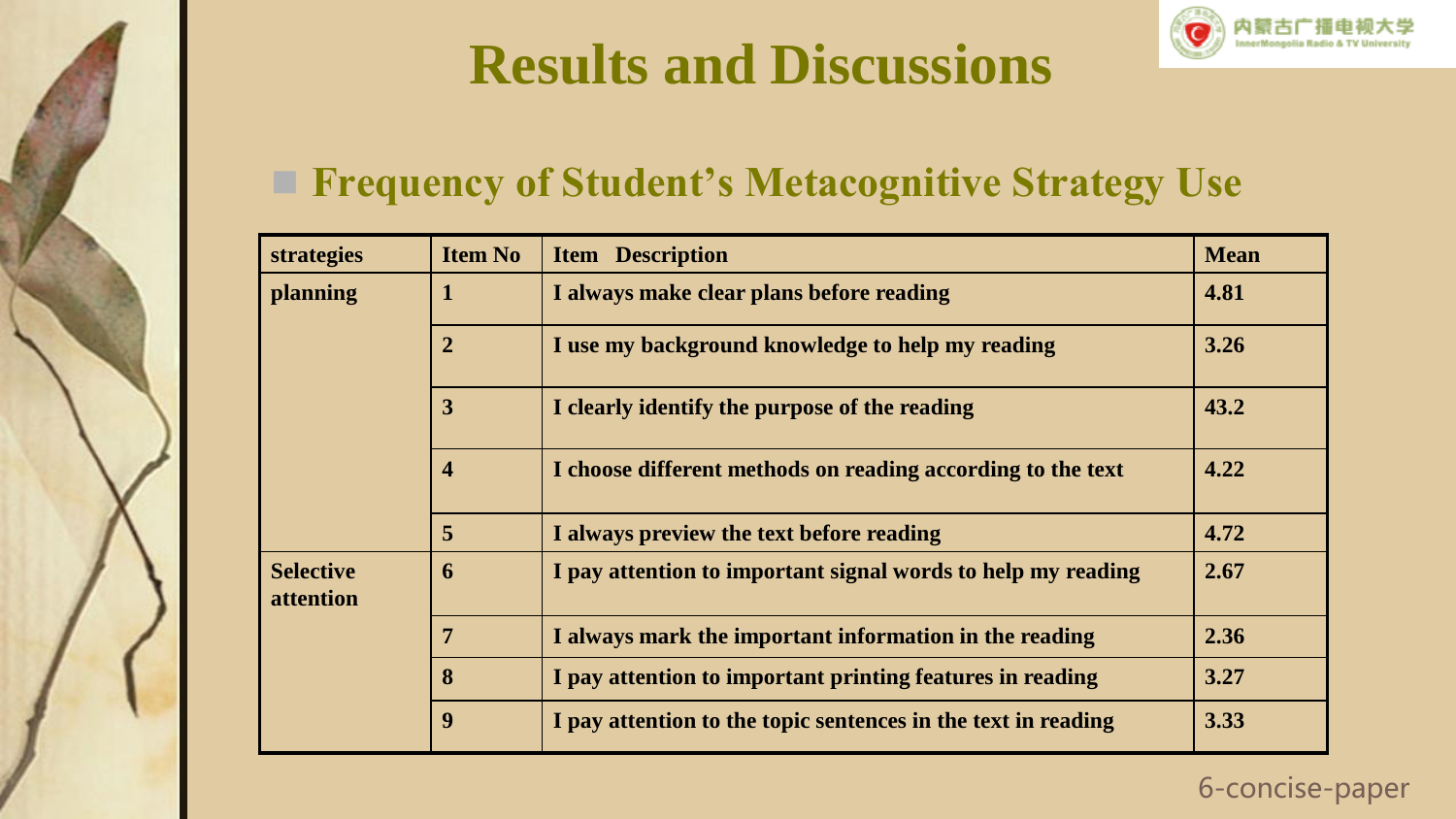

|                 | 10 | I always pay attention to the sentence structure in<br>reading                               | 2.89            |
|-----------------|----|----------------------------------------------------------------------------------------------|-----------------|
| Self monitoring | 11 | I guess the meaning of the new words during my reading                                       | 3.55            |
|                 | 12 | According to the difficulties of the reading I adjust my<br>reading speed                    | 3.58            |
|                 | 13 | I read more and repeatedly on difficult reading                                              | 3.37            |
|                 | 14 | I propose some questions according to my thoughts<br>about the article                       | 3.09            |
|                 | 15 | I frequently check to see if I understand the contents                                       | 3.02            |
| Self evaluation | 16 | I summarize the main points of the text after my reading                                     | 2.32            |
|                 | 17 | I evaluate how much I understand after my reading                                            | 1.74            |
|                 | 18 | I evaluate whether the reading strategies are useful<br>during my reading                    | 2.97            |
|                 | 19 | I evaluate the main point of the text after my reading                                       | 2.34            |
|                 | 20 | I evaluate the advantage of the reading strategies and<br>making plans for my future reading | 3.32            |
|                 |    |                                                                                              | 7-concise-paper |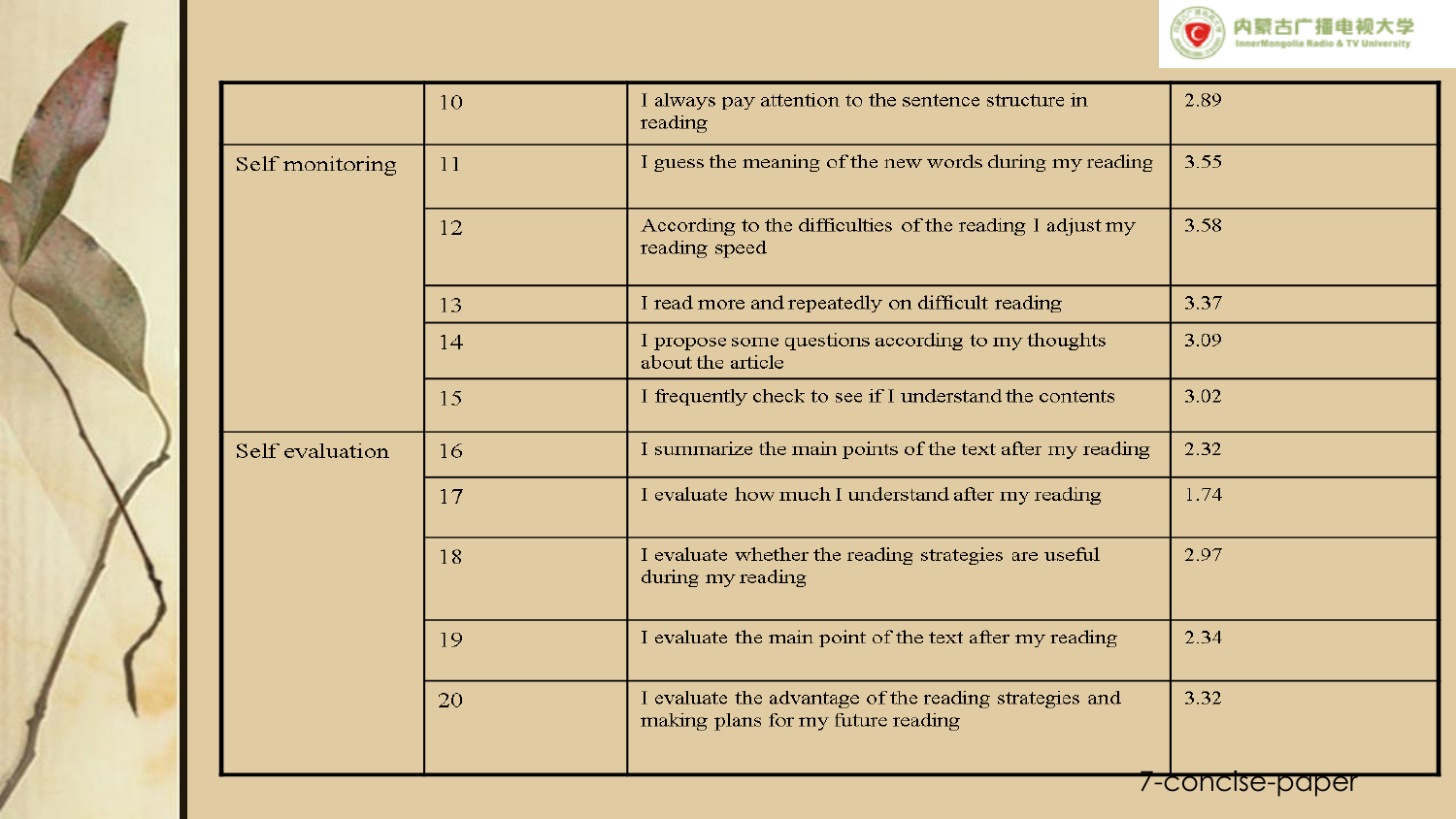

### ■ Differences across Gender Groups

| Item No        | Item Description                                                 | Mean(Female) | Mean (male) | sig  |
|----------------|------------------------------------------------------------------|--------------|-------------|------|
|                | I always make clear plans before reading                         | 2.28         | 2.25        | .887 |
| $\overline{2}$ | I use my background knowledge to help my<br>reading              | 2.34         | 2.37        | .654 |
| $\overline{3}$ | I clearly identify the purpose of the reading                    | 2.67         | 2.75        | .454 |
| $\overline{4}$ | I choose different methods on reading<br>according to the text   | 2.44         | 2.79        | .659 |
| $\overline{5}$ | I always preview the text before reading                         | 3.14         | 2.41        | .754 |
| 6              | I pay attention to important signal words to<br>help my reading  | 3.26         | 3.79        | .634 |
| $\overline{7}$ | I always mark the important information in the<br>reading        | 2.77         | 2.87        | .604 |
| 8              | I pay attention to important printing features in<br>reading     | 2.58         | 2.51        | .775 |
| $\mathbf Q$    | I pay attention to the topic sentences in the text<br>in reading | 2.23         | 2.29        | .454 |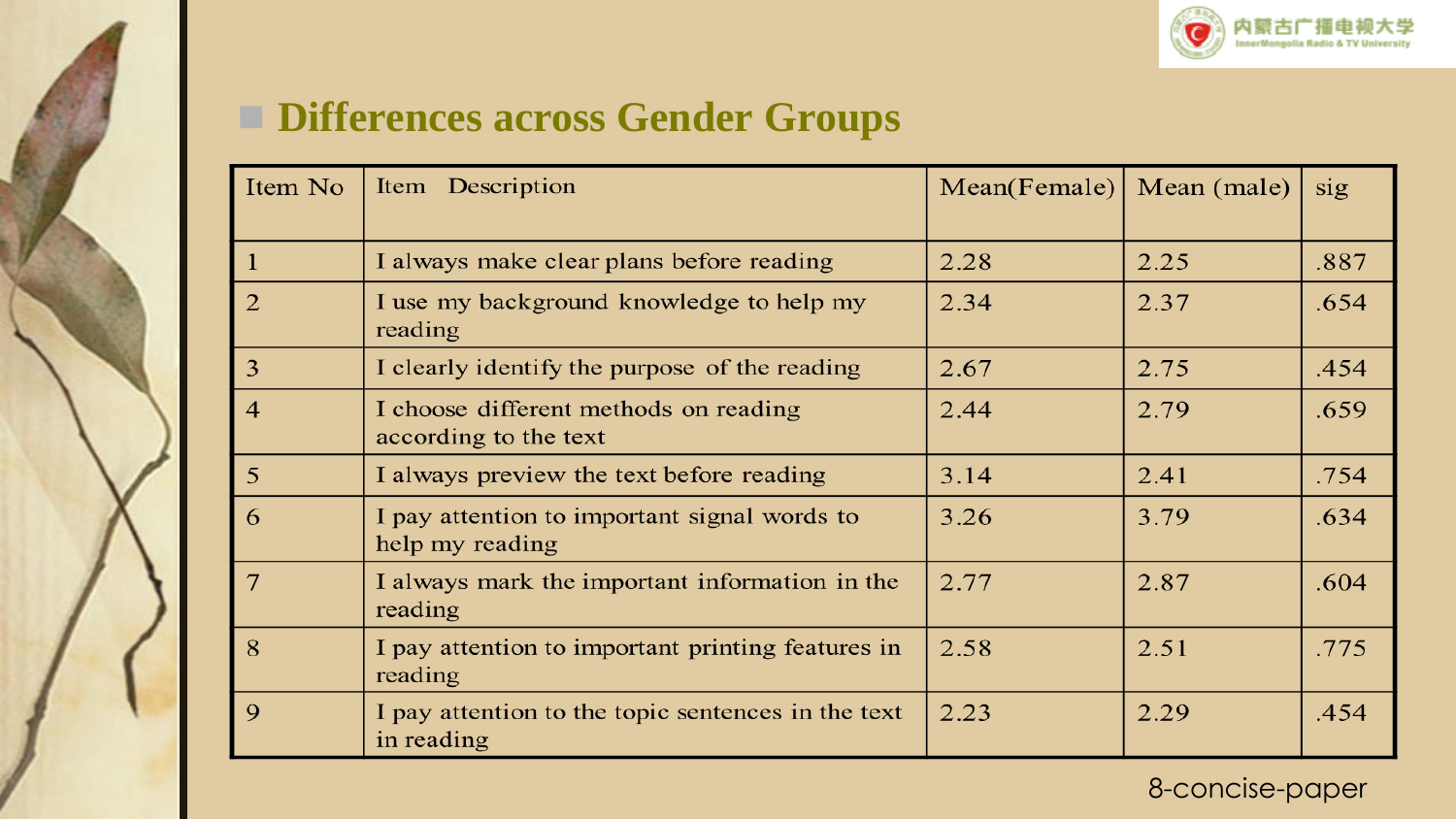

| 10 | I always pay attention to the sentence structure in reading                                  | 2.14 | 2.09 | .344 |
|----|----------------------------------------------------------------------------------------------|------|------|------|
| 11 | I guess the meaning of the new words during my reading                                       | 2.84 | 2.37 | .876 |
| 12 | According to the difficulties of the reading I adjust my reading<br>speed                    | 4.47 | 3.78 | .689 |
| 13 | I read more and repeatedly on difficult reading                                              | 3.42 | 2.95 | .754 |
| 14 | I propose some questions according to my thoughts about the article                          | 2.94 | 2.71 | .432 |
| 15 | I frequently check to see if I understand the contents                                       | 3.44 | 3.30 | .178 |
| 16 | I summarize the main points of the text after my reading                                     | 2.34 | 2.35 | .654 |
| 17 | I evaluate how much I understand after my reading                                            | 2.91 | 3.39 | .612 |
| 18 | I evaluate whether the reading strategies are useful during my<br>reading                    | 2.69 | 2.65 | .511 |
| 19 | I evaluate the main point of the text after my reading                                       | 2.58 | 2.69 | .451 |
| 20 | I evaluate the advantage of the reading strategies and making plans<br>for my future reading | 3.07 | 3.05 | .127 |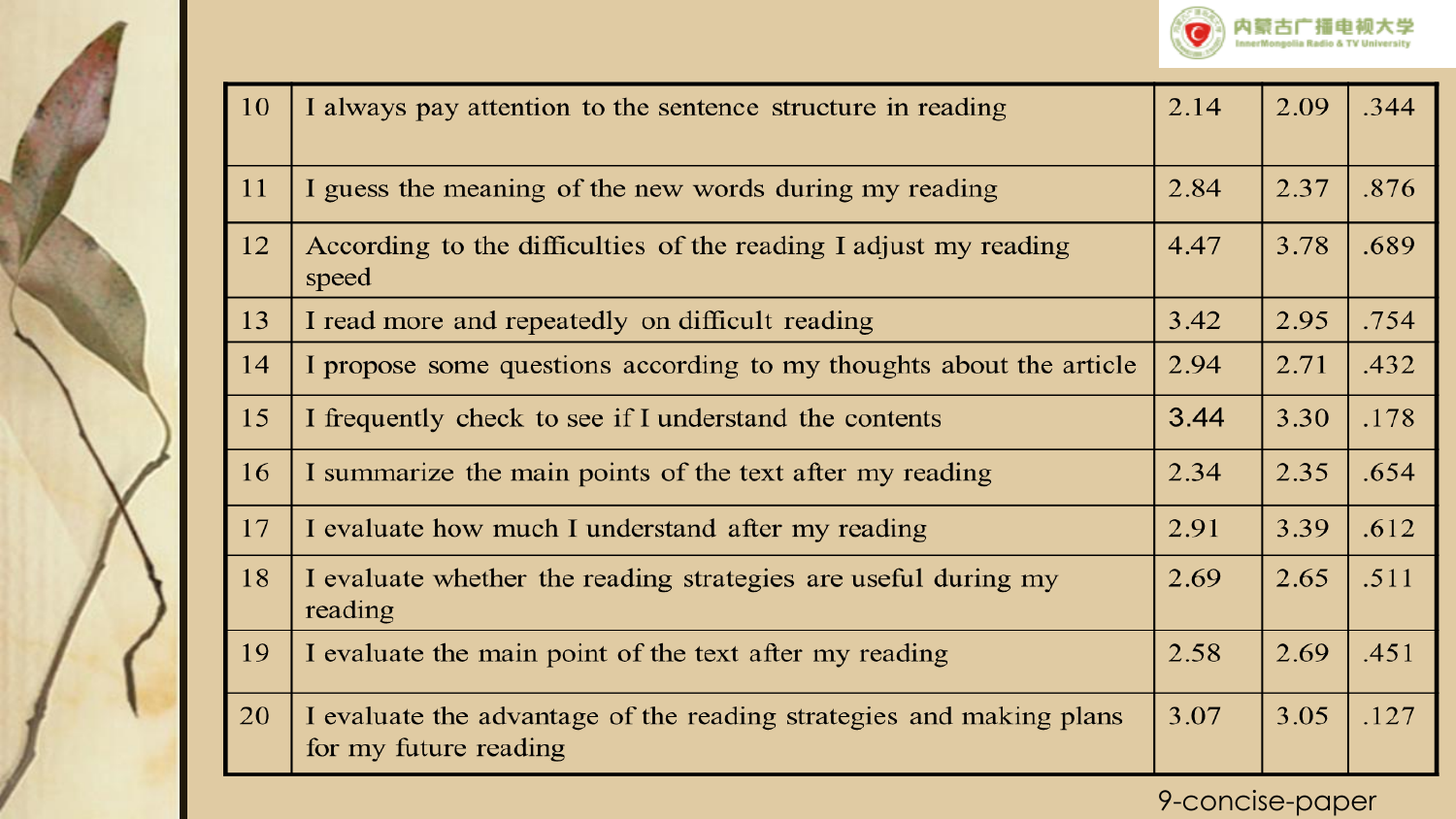

### ■ **Correlations between Metacognitive Strategy Use and Test Performance**

|                         |                            | Score for<br>questionnaire |
|-------------------------|----------------------------|----------------------------|
| Score for questionnaire | Pearson correlation        | $\overline{2}$             |
|                         | $Sig.(2-tailed)$           | 1.8                        |
|                         | N                          | 100                        |
| Score for reading       | <b>Pearson correlation</b> | 189                        |
|                         | $Sig.(2-tailed)$           | 201                        |
|                         | N                          | 100                        |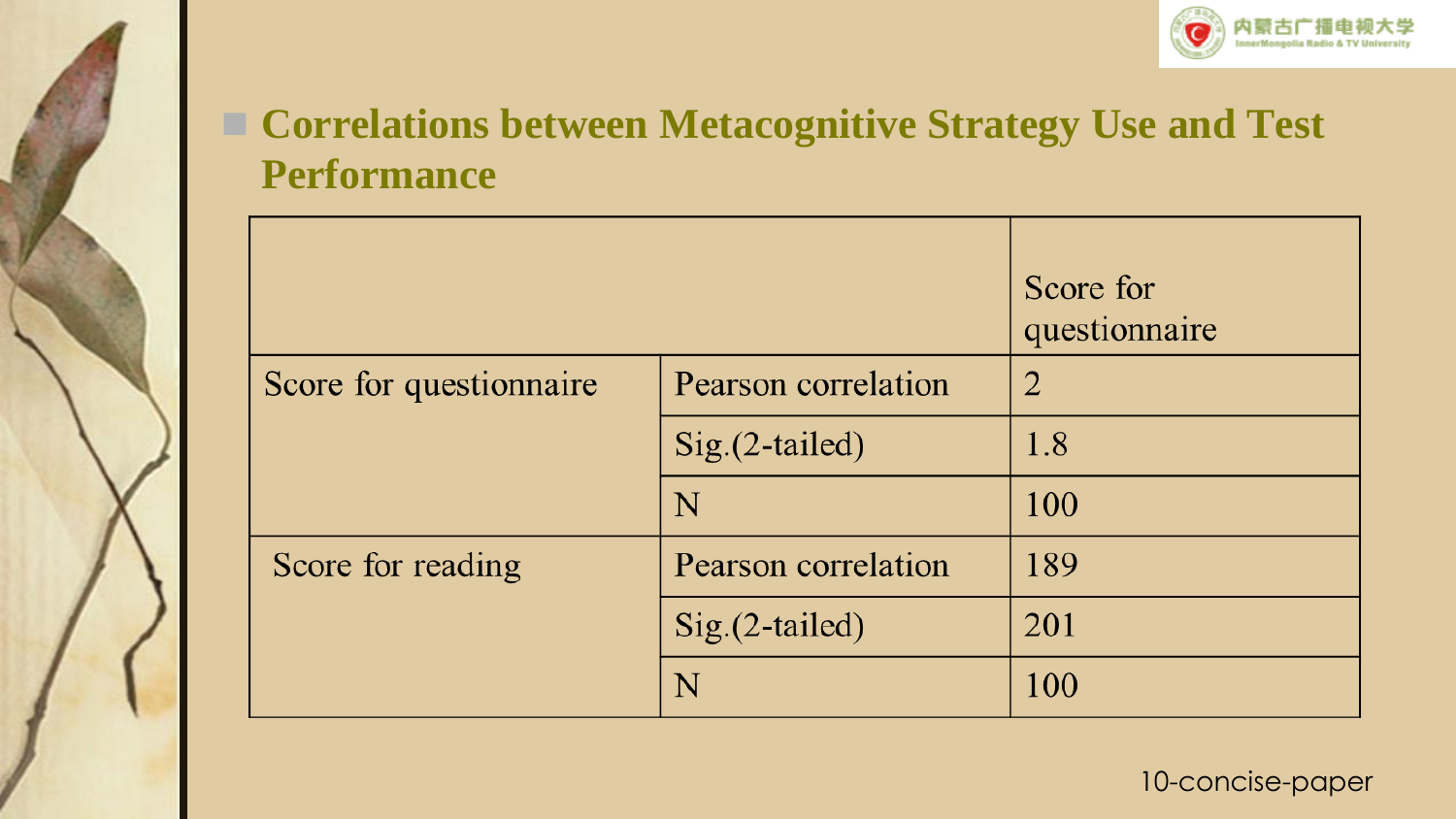

## **conclusion**

- The first- year non –English majors use many kinds of metacognitive strategies in their reading comprehension, but with relatively low frequency.
- There is no significant difference between male students and their female counterparts in their metacognitive strategy use.
- Although there is no significant correlation between students metacognitive strategy use and their scores in the section of reading comprehension in the final exam, their metacognitive strategy use and their total scores are positively correlated

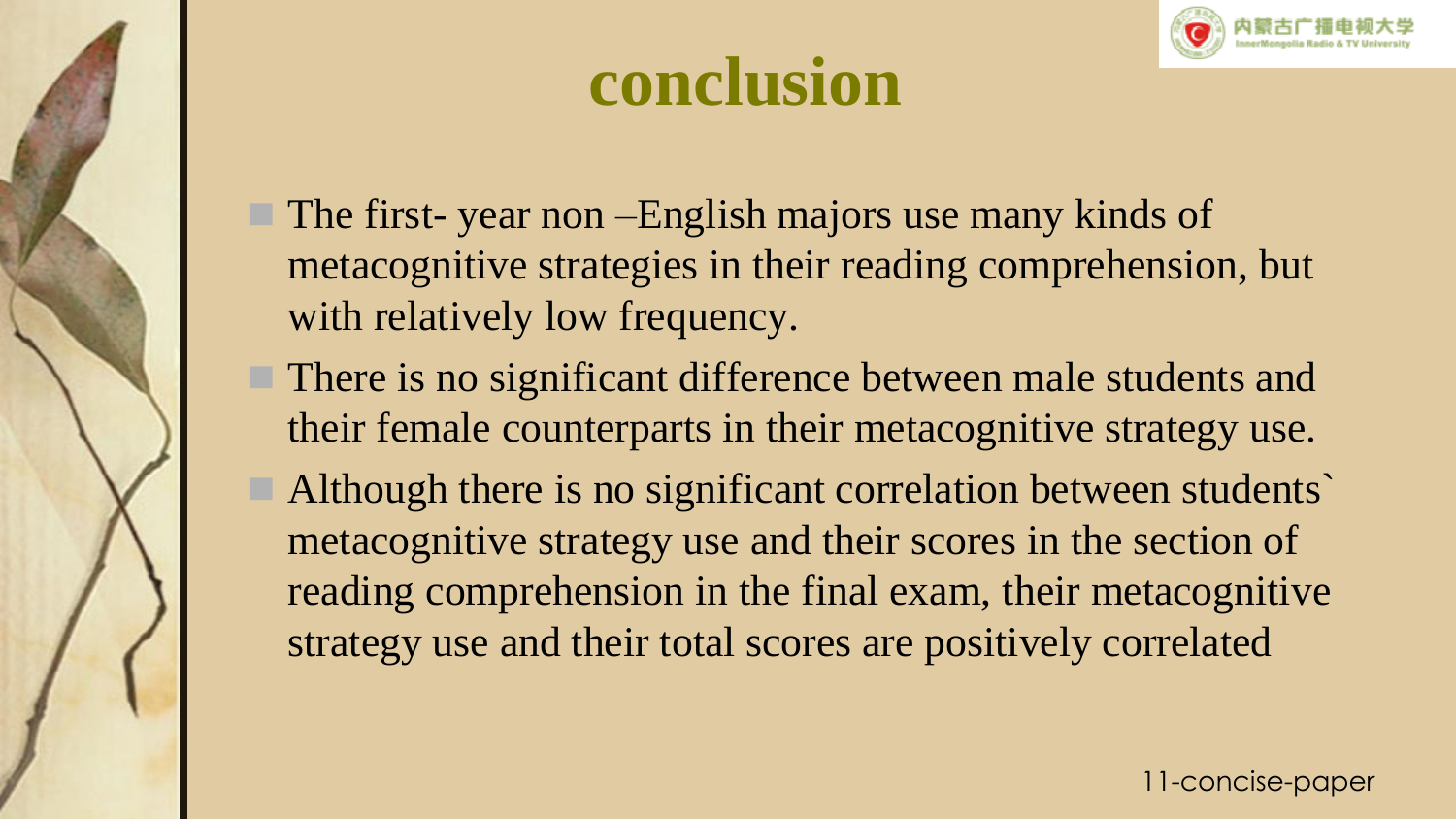

## **Implications**



### ■ **Pedagogical Implications**

- 1. Subjects do not completely notice or make good use of different kinds of metacognitive strategies in their reading.
- 2. Several categories of metacognitive strategies least frequently employed by the subjects deserve special attention.
- 3. The choice or preference of strategy use vary greatly from students to students because of their language proficiency.
- 4. Metacognitive strategy training is a long-term and complicated task for teachers.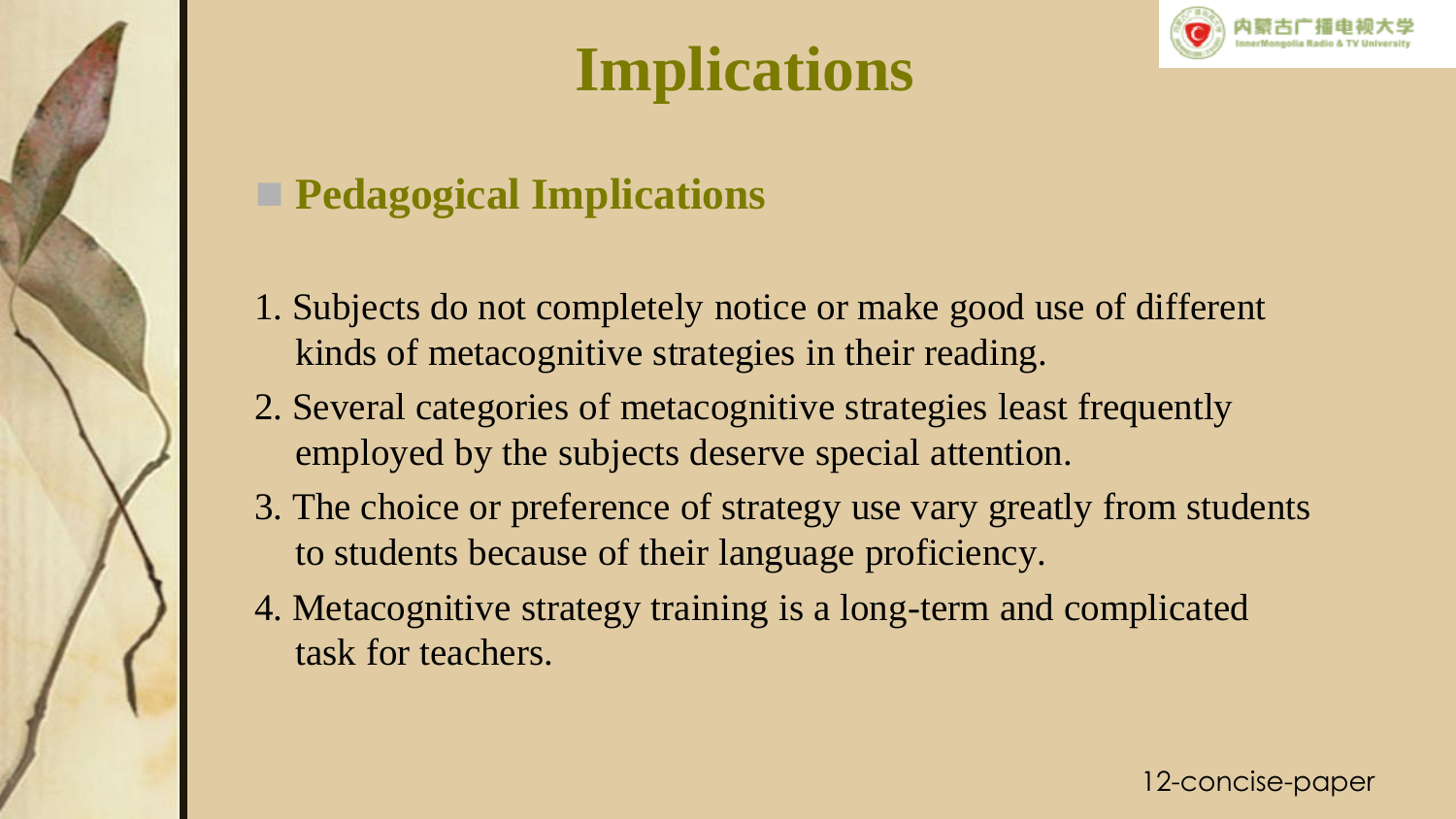

### **■ Implications for Further Research**

- 1. larger and more representative samples are needed (number of subjects).
- 2. More reliable data (Only one questionnaire).
- 3. Additional research needs to be conducted to study correlation between students' metacognitive strategy use and their English reading proficiency (limitation of final exam).